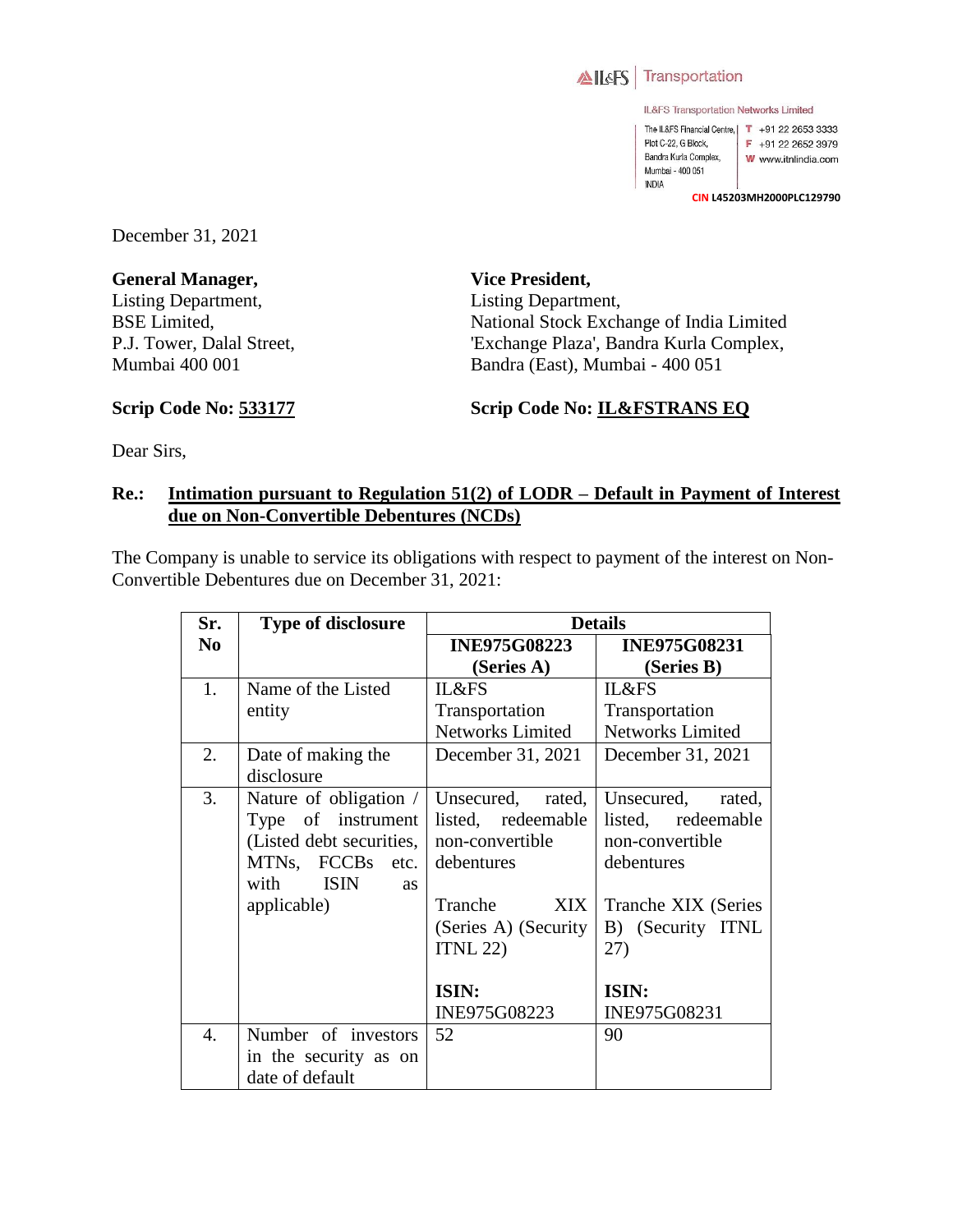## AILAFS Transportation

Plot C-22, G Block,

Mumbai - 400 051 **INDIA** 

IL&FS Transportation Networks Limited

- The IL&FS Financial Centre, | T +91 22 2653 3333
- F +91 22 2652 3979 Bandra Kurla Complex,
	- W www.itnlindia.com
	-

CIN L45203MH2000PLC129790

| 5. | Date of default                                                                                           | December 31, 2021                                                                                                                                                                                                        | December 31, 2021                                                                                                                                                                       |
|----|-----------------------------------------------------------------------------------------------------------|--------------------------------------------------------------------------------------------------------------------------------------------------------------------------------------------------------------------------|-----------------------------------------------------------------------------------------------------------------------------------------------------------------------------------------|
|    |                                                                                                           |                                                                                                                                                                                                                          |                                                                                                                                                                                         |
| 6. | Details<br>of<br>the<br>obligation<br>(tenure,<br>coupon,<br>secured/unsecured<br>$etc.$ )                | <b>Tenure:</b><br>shall<br>It<br>commence from the<br>deemed<br>date<br>of<br>allotment<br><i>i.e.,</i><br>March 31, 2017 and<br>the<br>day<br>end<br>on<br>falling at the expiry<br>of 5 years and 15<br>days therefrom | <b>Tenure:</b><br>shall<br>It<br>commence from the<br>date<br>deemed<br>of<br>allotment i.e., March<br>31, 2017 and end on<br>the day falling at the<br>expiry of 10 years<br>therefrom |
|    |                                                                                                           | Rate:<br>Coupon<br>9.20% p.a.                                                                                                                                                                                            | Coupon<br>Rate:<br>9.33% p.a.                                                                                                                                                           |
|    |                                                                                                           | Coupon Payment<br><b>Frequency:</b><br>Quarterly                                                                                                                                                                         | Coupon<br><b>Payment</b><br><b>Frequency:</b><br>Quarterly                                                                                                                              |
|    |                                                                                                           | <b>Security:</b><br>Debentures<br>are<br>unsecured.                                                                                                                                                                      | <b>Security:</b><br>Debentures<br>are<br>unsecured.                                                                                                                                     |
| 7. | default<br>Current<br>(Amount<br>in<br>amount<br>$Rs.$ )                                                  | Interest due: INR<br>6,95,67,123/                                                                                                                                                                                        | Interest due:<br><b>INR</b><br>10,58,25,205/-                                                                                                                                           |
|    | (Please provide the<br>breakup of instalment<br>and interest)                                             | [Period for which  <br>Interest was due:<br>30/09/2021<br>to<br>30/12/2021]                                                                                                                                              | [Period for which]<br>Interest was<br>due:<br>30/09/2021<br>to<br>30/12/2021]                                                                                                           |
| 8. | Principal<br>Gross<br>amount on which the<br>default<br>has<br>above<br>occurred<br>(in<br>Rs.<br>crore): | Rs. 300 Crores                                                                                                                                                                                                           | Rs. 450 Crores                                                                                                                                                                          |
| 9. | of<br>Total<br>amount<br>securities issued<br>(in                                                         | $\mathbf{R}$ s<br>.300 Crores                                                                                                                                                                                            | Rs. 450 Crores                                                                                                                                                                          |